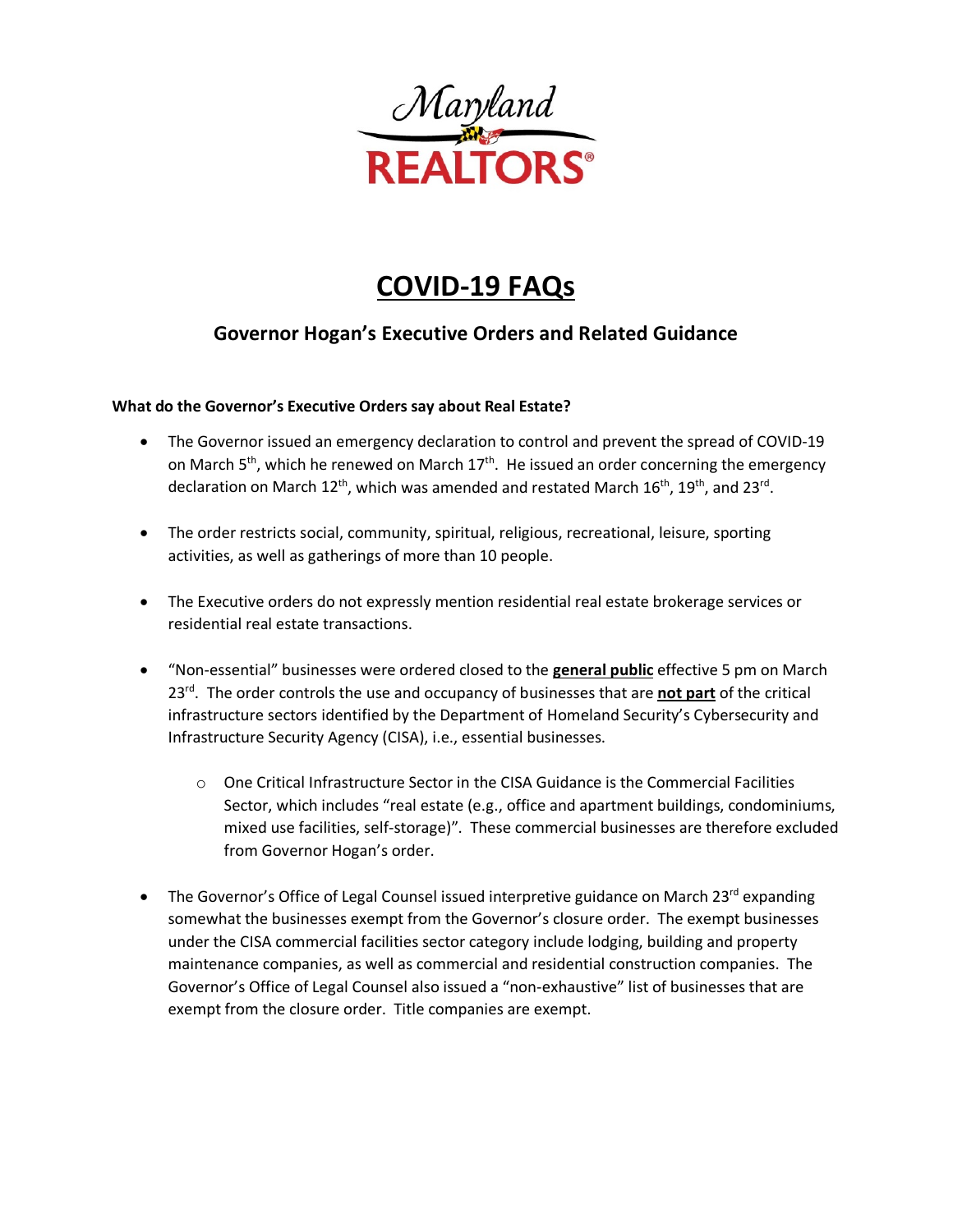#### **What do Governor Hogan's orders mean for my business?**

- Your brokerage office must be closed to the public until Governor Hogan's order is modified or rescinded. There is some confusion about the interplay of our determination that residential real estate is "non-essential" under the CISA Guidelines, and our advice is that residential transactions may continue as long as you follow the CDC guidelines for group size (no more than 10), hygiene, and social distancing.
- Electronic and virtual marketing are not restricted under any of the Governor's orders. You can spend as much time as you wish speaking to clients and members of the public over the telephone or by video conference.
- You can send and receive emails, texts, and digital communications through any internet portal you prefer.
- You can record and distribute digital photographs and video.
- You can also show properties so long as none of the showings involves a gathering of more than 10 people.
- It is strongly recommended by the Governor's office as well as the Center for Disease Control and the REALTOR® community that real estate agents limit their contact with others in the community. When interactions occur, everyone should practice social distancing and frequent hand washing.

#### **Is Real Estate an essential service?**

- Residential real estate is non-essential under the CISA guidance. Therefore, residential real estate offices must remain **closed to the public** until further notice.
- Some commercial real estate businesses are part of the critical infrastructure. Office and apartment buildings, condominiums, mixed use facilities, and self-storage businesses are not required to close under Governor Hogan's order.
- Title companies are not required to close pursuant to the Governor's recent order although they provide services to both the residential and commercial real estate sectors.

## **General FAQs**

#### **I am preparing to go on a listing appointment and trying to anticipate what type of questions the sellers may have about COVID-19 while listing and showing their home. Can you offer any guidance?**

First, talk to the sellers to determine what concerns they may have. Are they in a vulnerable population or are there family members or occupants who may be vulnerable? What precautions are they taking and/or would they like you to take? As in any situation, you want to respect the seller's concerns and make them comfortable, while also respecting your own concerns, comfort level, and ability to reach a decision that's acceptable to you and the seller.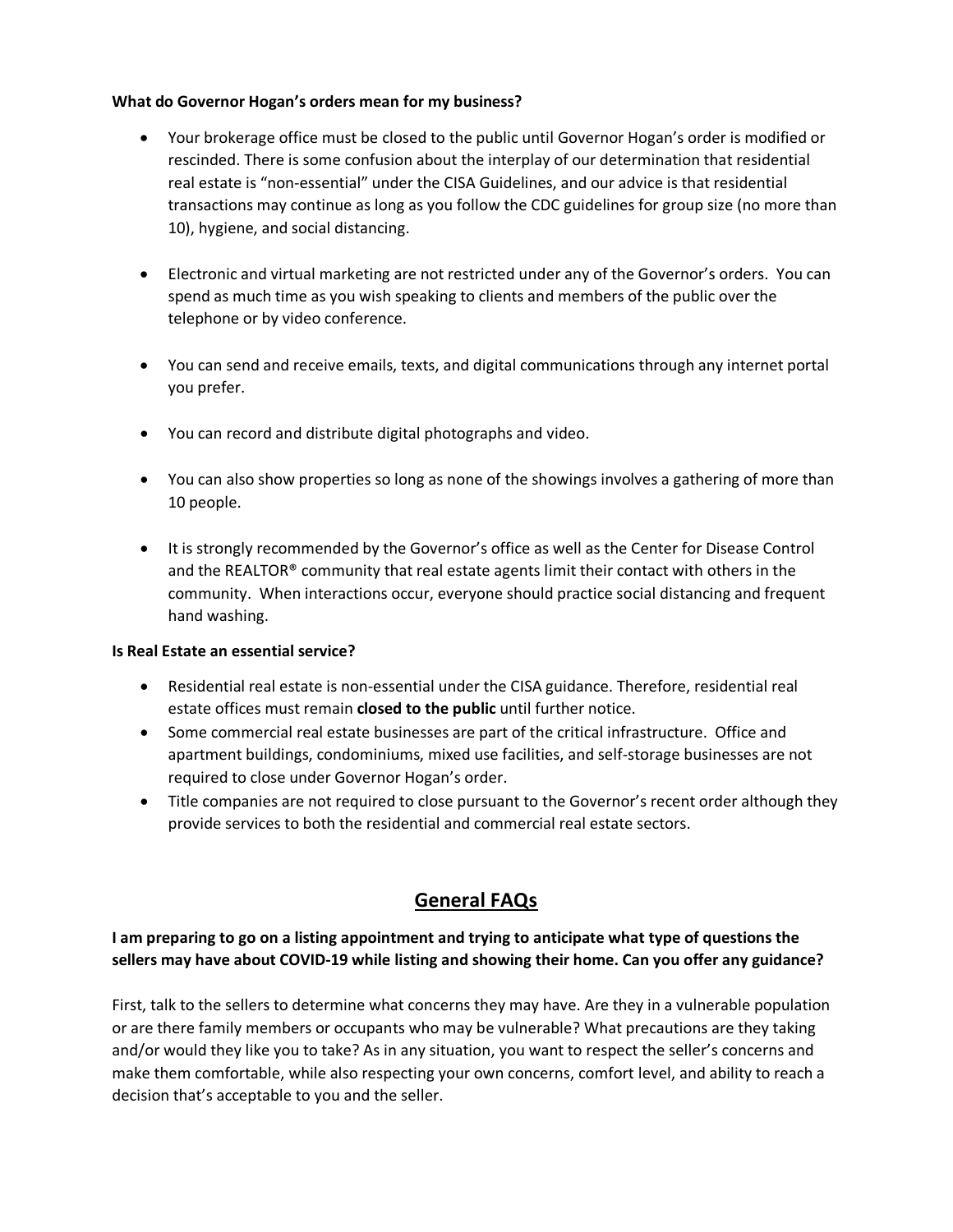**In the community which I primarily service, it is common to hold an open house. The seller doesn't really want to allow groups of strangers into her home at this time. What can I do to address the seller's concerns, while still marketing the property in a way that is typical for this community?** 

NAR has provided some guidance on this. One suggestion is to offer a "virtual open house" (with the seller's permission, of course) by use of video such as FaceTime, Skype, or Google Duo. You might want to consider using 3D scans to give potential buyers a better "feel" for the home. [Bright MLS](https://www.brightmls.com/#/home) maintains a list of virtual tour vendors, which may be useful. In addition, on a temporary basis, Bright MLS will permit a blanket authorization in the Agent Remarks section allowing buyer's agents to take photos and videos. The listing agent would still need the seller's written permission, but provided that is granted, the listing agent can include remarks such as this in the Agent Remarks section:

*Seller provides authorization to all cooperating brokers/agents to take photos/videos of the home during a scheduled, unaccompanied showing.*

Being mindful of CDC guidance and any local, state, or national declarations or executive orders, the seller may ask, and you may agree, to hold an open house. [NAR offers the following suggestions:](https://www.nar.realtor/coronavirus-a-guide-for-realtors)

If you do hold an open house, consider requiring all visitors to disinfect their hands upon entering the home, limiting the amount of people in the home and providing alcohol-based hand sanitizers at the entryway, as well as soap and disposable towels in bathrooms. If you decide to do any cleaning at your client's home, be sure to check with your client in advance about any products you plan to use. After the open house, recommend that your client clean and disinfect their home, especially commonly touched areas like doorknobs and faucet handles.

#### **If I prepare a virtual tour or virtual listing, will I be able to share that video with other REALTORS® on Bright MLS? As a buyer's agent, will I be able to share the listing agent's virtual tour/virtual listing with my buyer clients?**

Yes, Bright MLS has also temporarily modified its rules with respect to virtual tours. You may include links to any virtual tours, including branded YouTube videos, in the Agent Remarks section. The rules regarding public remarks have been temporarily modified to allow you to share links to *unbranded* videos in the Public Remarks section. Please visi[t the Bright MLS website for more detailed information.](https://www.brightmls.com/#/article/12025)

#### **I love holding broker's opens, and believe they are an important part of marketing my listings. Do you have any suggestions about broker's opens?**

Current federal and state recommendations are to limit gatherings to 10 or fewer people, which would almost certainly impact broker's opens. This is another area where you may want to use a virtual tour or create a "virtual broker's open."Granted, you won't be sharing food, but you can still share a video or virtual tour with colleagues and other brokers.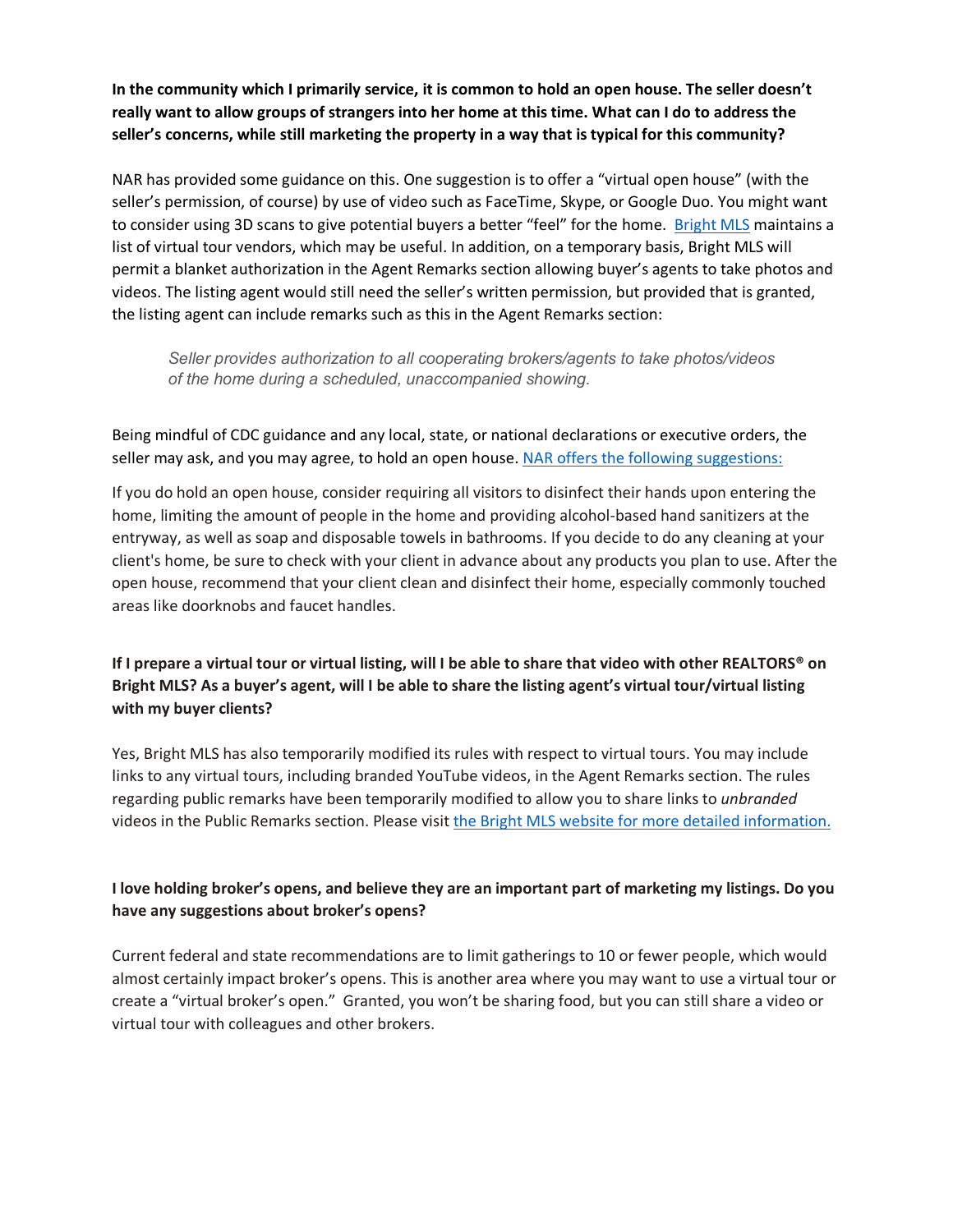#### **My seller client is concerned about making the property available for showings. He wants to know if potential buyers (or their agents) have traveled overseas in the past few weeks. Am I allowed to ask this question?**

Yes, you may ask clients or others about their recent travel, particularly to areas identified as having an increased risk of coronavirus. To avoid potential fair housing issues, *be sure to ask all clients the same screening questions* based on current, factual information from public health authorities.

#### **Are there any practical steps that a seller can take to reduce COVID-19 risks during a showing?**

There are several practical steps that a seller can take to reduce risks during a showing. As a preliminary matter, the seller may want to limit the number of people who enter the home. They may want to limit it to the buyers or potential buyers, no children, extended family or friends. This should be communicated to the buyer's agent *before* the parties arrive for the showing.

As for the home, the seller could provide sanitizer and paper towels at the entrance and request that anyone entering the home use them. The seller could open all interior doors prior to all showings and sanitize all doorknobs after the showings. The seller may want to leave cabinet doors open, to reduce the likelihood that the buyer will touch the handles or pulls. All lights or lamps could be left on, again to minimize the need for anyone to touch the light switches or lamps. Also, weather and allergy permitting, the seller may want to keep the windows open to allow fresh air to circulate through the home during the showing.

#### **Can the seller make the home unavailable for showings while it is listed? If so, what should I say or do on Bright MLS to make that clear?**

Bright MLS has temporarily modified its rules for Active and Under Contract listings. Bright MLS will *not* require in-person/onsite showings at this time. However, active properties that will NOT have inperson/onsite showings must be available for either virtual tours, virtual showings, or to otherwise be available for a walk-through before closing. More information is available [on the Bright MLS website.](https://www.brightmls.com/#/article/12025)

#### **I often drive my buyer clients to and from showings in my car. I no longer feel comfortable doing that. Can I politely suggest that my clients meet me at any homes they will be viewing, rather than driving them in my car?**

NAR has provided guidance on this as well. NAR's guidance is, yes, you may refuse to drive potential clients to see homes; however, be sure that any change you make to your business practices is applied equally to all clients. You may refuse to drive clients who show signs of illness or reveal recent travel to areas of increased risk of coronavirus, or you may instead decide to stop driving clients in your car altogether, and simply arrange to meet clients at a property. If you do continue to drive clients in your car, it is a good idea to frequently clean and disinfect surfaces like door handles and seat belt latches, and to ask clients to use hand sanitizer when getting in and out of the car.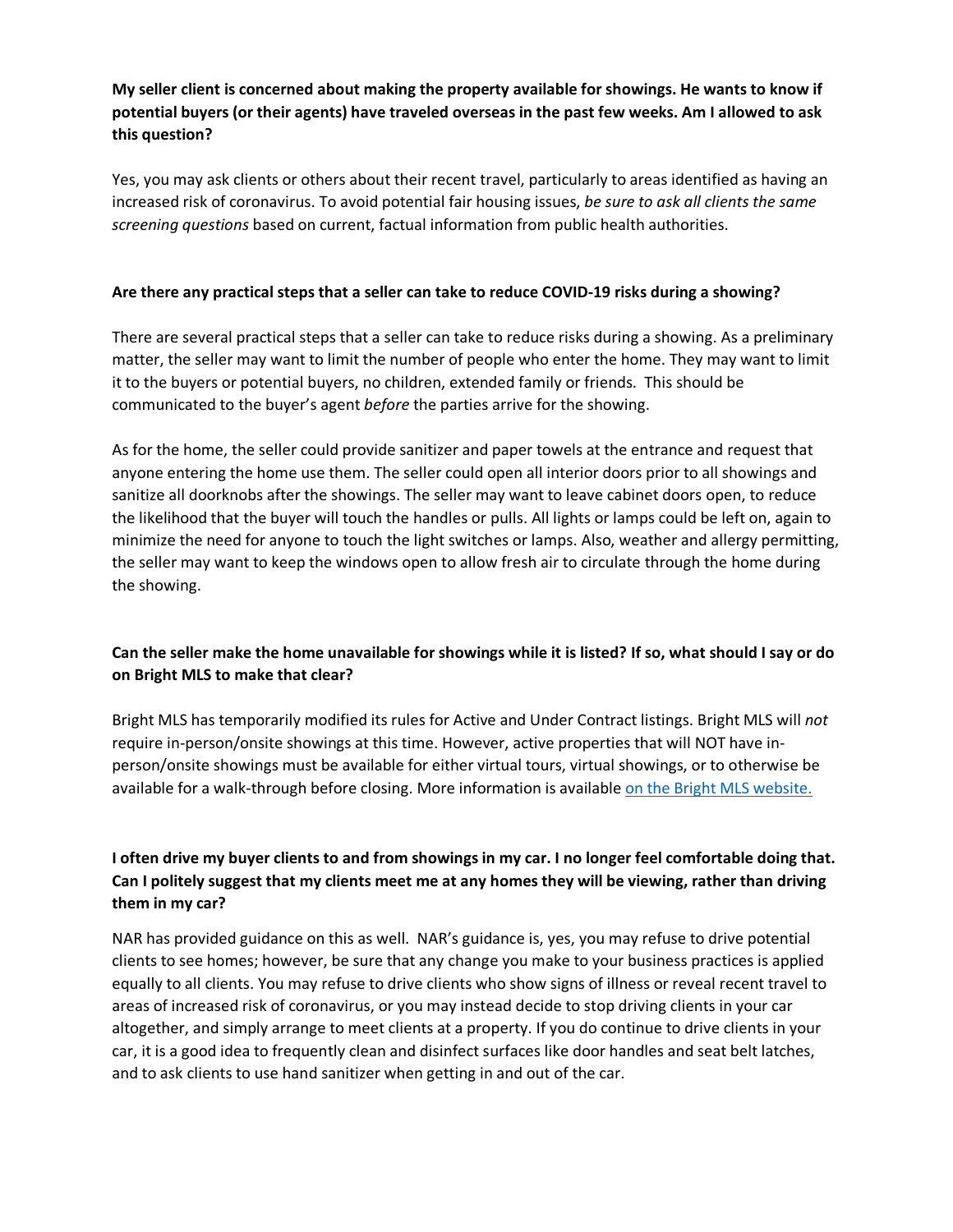#### **Are there any practical suggestions that I can make to my buyer clients to reduce COVID-19 risks while showing/viewing a home?**

As noted above, you may suggest that the buyer use their own car when traveling to the home. You could also suggest that the buyer refrain from touching any doorknobs, counters, or other surfaces while viewing the property. The buyer may want to wear gloves or bring hand sanitizer with them to the viewing, in case the seller doesn't provide sanitizer. The buyer may want to wear booties or similar shoe coverings while in the property.

#### **Typically, when I am the listing agent and the seller receives multiple offers, I will physically meet with the seller to present and/or discuss each offer. Do you have any suggestions on how to handle a multiple offer situation in the COVID-19 environment?**

Here again, there are many ways to work with your clients through video conferencing. Zoom and Google Hangouts both allow video conferencing and sharing of documents. This may be an excellent way to "meet" with your clients, review all of the offers by sharing the documents and going through them (page by page if you want), just as you would do in a face-to-face meeting**.**

### **FAQs: Contracts Impacted by COVID-19**

#### **Is the new Maryland REALTORS® COVID-19 Addendum mandatory?**

No. The Maryland REALTORS® COVID-19 Addendum is not mandatory. We recommend the parties include it in the transaction to address delays caused by the Coronavirus pandemic.

Should a COVID-19 related delay cause the parties to have to extend the settlement date, they have the option to check 30 days, 60 days, or insert a different number of days.

#### **What time frame do you recommend Buyer and Seller select?**

It depends. The parties will need to consider the facts and circumstances that led to the delay and decide accordingly.

**The parties are under contract. It's a cash transaction. All contingencies have been satisfied. The Buyer's income was impacted by the Coronavirus pandemic and Buyer is requesting that Seller sign the Maryland REALTORS® COVID-19 Addendum so Buyer can have additional time to obtain funds for settlement. The Seller is refusing to sign it. What can Buyer do?**

To avoid being in default, the Buyer may submit another request to Seller to execute the Addendum. If Seller refuses and the settlement date passes, the Buyer could be in default.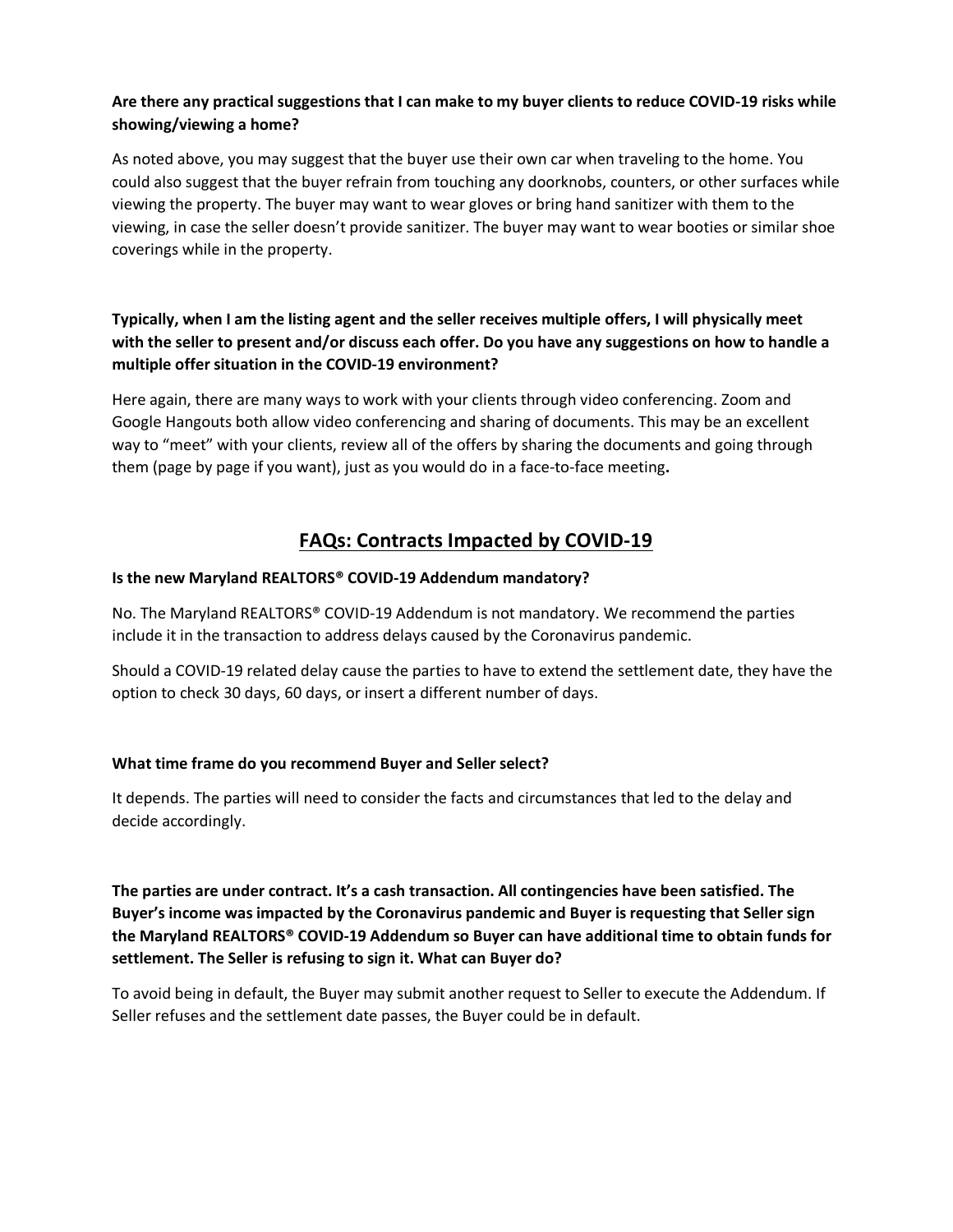#### **Buyer and Seller used Maryland REALTORS® Residential Contract of Sale. The transaction is contingent upon Buyer obtaining financing. The Buyer's income has changed because of the Coronavirus epidemic. What happens if Buyer is unable to obtain financing?**

The Financing (Paragraph 9) and the Financing Application and Commitment (Paragraph 10) provisions are controlling. If Buyer is unable to obtain a written financing commitment, Seller, at Seller's election and upon written notice to Buyer, may declare the Contract null and void and of no further legal effect; or (2) Buyer, upon written notice to Seller, which shall include written evidence from the lender of Buyer's inability to obtain financing as provided in Paragraph 9 of the Contract, may declare the Contract null and void and of no further legal effect. In either case, the deposit shall be disbursed in accordance with the Deposit paragraph of the Contract. If Buyer has complied with all of Buyer's obligations under the Contract, including those with respect to applying for financing and seeking to obtain financing, then the Release of Deposit agreement shall provide that the deposit shall be returned to Buyer.

#### **Buyer is concerned about germs spreading on or about the property from the Coronavirus and would like Seller to wipe down and sanitize the property prior to settlement. What are Seller's obligations?**

Paragraph 22, the Condition of Property and Possession provision of the Contract is controlling. At settlement, Seller shall deliver possession of the Property and shall deliver the Property vacant, clear of trash and debris, broom clean and in substantially the same condition as existed on the Date of Contract Acceptance. If the Buyer would like the Seller to do more than that, it would have to be negotiated and agreed to in the Contract.

#### **What can be done if delays resulting from the Coronavirus pandemic prevent Seller from obtaining the disclosures mandated under the Maryland Homeowners Association Act and the Maryland Condominium Act in a timely fashion?**

Both Acts preclude the parties from contractually modifying the requirements outlined therein.

## **FAQs: Settlement and Recording**

#### **I have sellers that do not want to attend closing due to the outbreak of COVID-19, what options would be available to them?**

A Seller in a Real Estate transaction needs to sign their documents in front of any available notary. A notary that is a family member, neighbor etc. would be acceptable. The title company can email the documents to your seller and the seller would be able to print those documents for signature. Then the seller could scan or Fed Ex the documents back to the title company. If the seller is unable to print at home, the title company should also be able to Fed Ex the documents to the seller directly. Please contact the title company directly to make arrangements.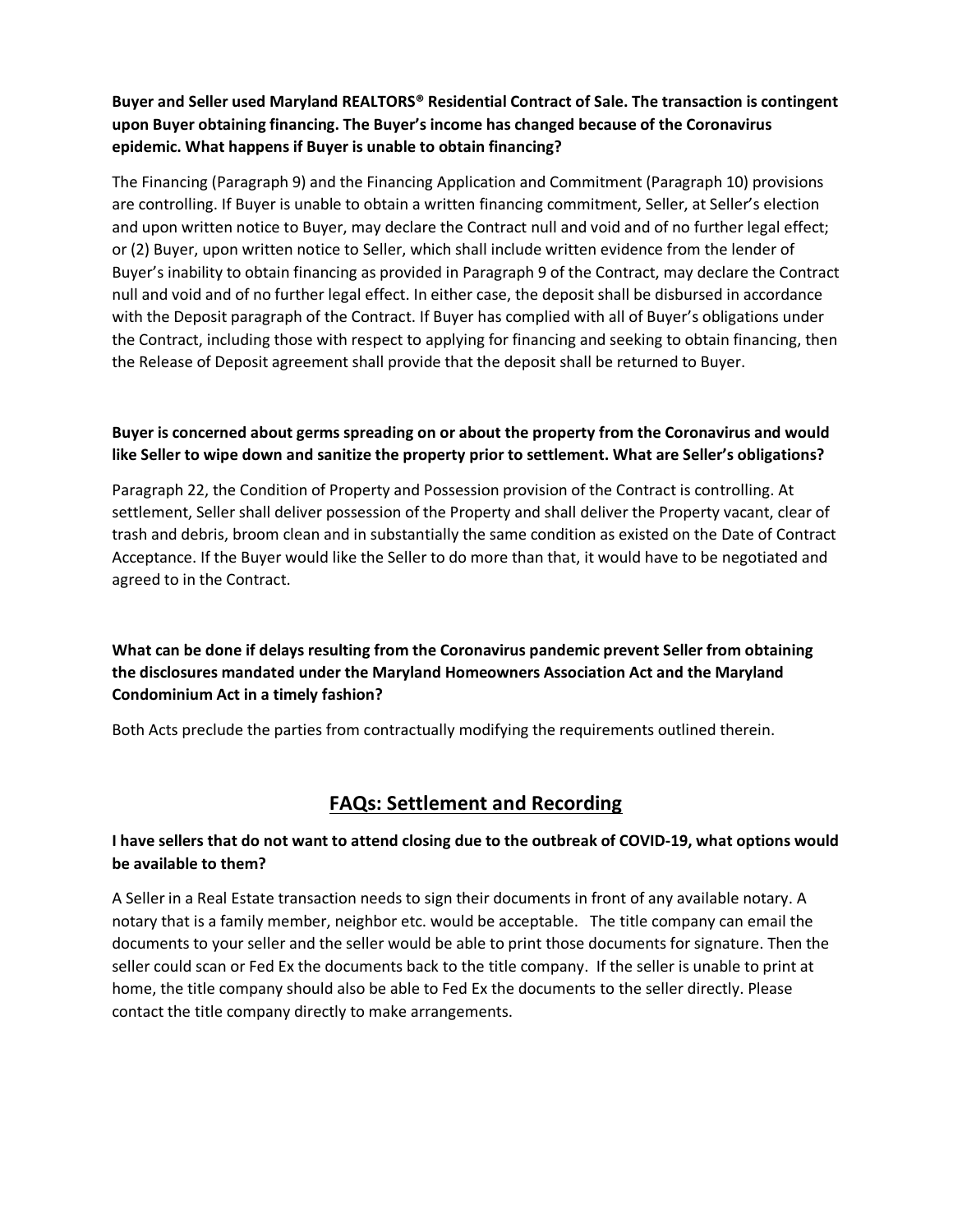#### **I have buyers that do not want to attend closing due to the outbreak of COVID-19, what options would be available to them?**

A Buyer in a real estate transaction needs to sign their title documents in front of a licensed title producer/notary. However, title documents and loan documents that do not need to be notarized could be emailed to the buyer in advance of closing to limit the amount of time that they need to sit in front of the settlement officer. Furthermore, some title companies may have the availability to send a mobile closer to the buyer, to limit the buyers need to come to the office. We suggest that you contact the title company to determine their options for accommodation.

#### **I have heard that the court houses have been closed and that there are delays in recording. How will this affect my clients closing?**

Although the majority of the court houses are closed, real estate documents are still being submitted electronically for review and recording. Therefore, you clients closing should not be affected. However, if your client's transaction involves an original Power of Attorney or your client is buying unimproved land, please advise them that the return of original documents will be delayed and therefore, building or improvements on said property may also be delayed.

#### **Is there anything additional my clients need to know about COVID-19 with regard to their settlement?**

Due to the outbreak of COVID-19, courts and recordation offices have been closed throughout the state. These closures could have an impact on the recordation of deeds, deeds of trust and other real estate recordable instruments post settlement. Therefore, title insurers have responded to these closures by asking title companies to add additional documents into their closing package regarding these delays. Sellers and Buyers should be prepared to read and sign disclosure regarding potential delays due to COVID-19.

## **FAQ: Maryland Real Estate Commission, License Renewal, and Continuing Education**

**My real estate license (salesperson) expires on March 30. I know that Governor Hogan declared a State of Emergency in Maryland, and I know that this affects my license renewal, but I don't know all the details. What happens if I cannot complete my required CE before March 30? Can I still provide real estate brokerage services even though my license technically expires on March 30?**

In recognition of the need to control and prevent the spread of the COVID-19 virus, Governor Hogan declared a State of Emergency and Catastrophic Health Emergency on March 5, 2020. The following week, on March 12, 2020, Governor Hogan issued an order extending the expiration date of all professional licenses issued by the State of Maryland until the 30<sup>th</sup> day after the State of Emergency and Catastrophic Health Emergency is terminated. It is not known how long the emergency will last or when Governor Hogan will declare the State of Emergency terminated. To summarize, if your license expired on or after March 5th (when the State of Emergency was declared), you will have until 30 days after the